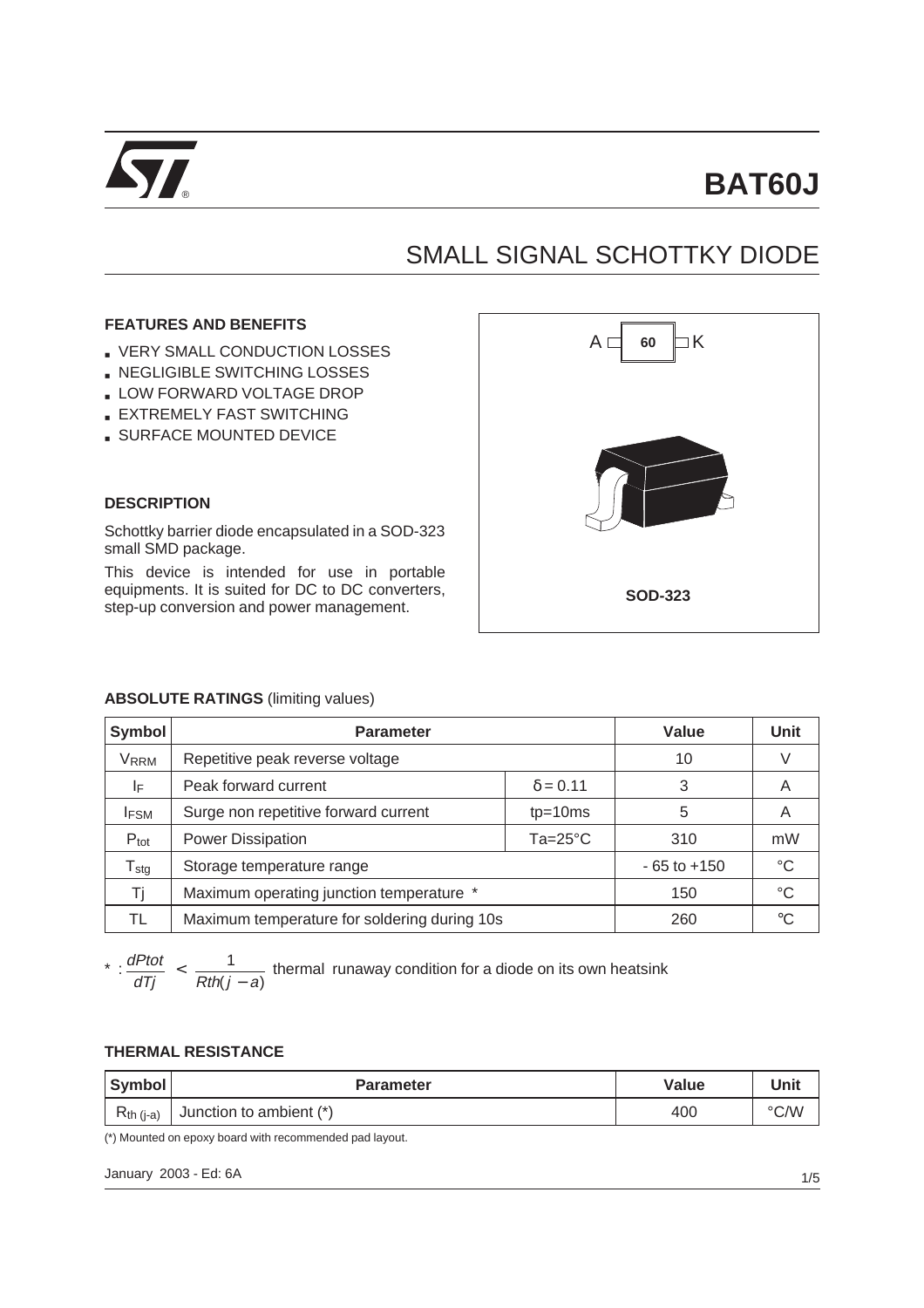# **BAT60J**

# **STATIC ELECTRICAL CHARACTERISTICS**

| <b>Symbol</b> | <b>Tests Conditions</b> | <b>Tests conditions</b>         |                      | Min. | Typ. | Max. | <b>Unit</b> |
|---------------|-------------------------|---------------------------------|----------------------|------|------|------|-------------|
| $V_F$ *       | Forward voltage drop    | $T$ j = 25 $\mathrm{^{\circ}C}$ | $I_F = 10$ mA        |      | 0.28 | 0.32 | V           |
|               |                         |                                 | $F = 100 \text{ mA}$ |      | 0.35 | 0.40 |             |
|               |                         |                                 | $I_F = 1 A$          |      | 0.53 | 0.58 |             |
| $I_R$ **      | Reverse leakage current | $Ti = 25^{\circ}C$              | $V_R = 5 V$          |      | 1    | 3    | μA          |
|               |                         | $T$ j = 25 $\mathrm{^{\circ}C}$ | $V_R = 8 V$          |      | 1.3  | 4    |             |
|               |                         | $T$ j = 25 $\mathrm{^{\circ}C}$ | $V_R = 10 V$         |      | 2    | 6    |             |
|               |                         | $Ti = 25^{\circ}C$              | $V_R = 12 V$         |      | 2.5  | 7.5  |             |
|               |                         | $T$ j = 80 $\degree$ C          | $V_R = 8 V$          |      | 73   | 150  |             |

Pulse test:  $*$  tp = 380 $\mu$ s,  $\delta$  < 2% \*\* tp = 5ms,  $δ < 2%$ 

To evaluate the conduction losses the following equation:

 $P = 0.38 \times I_{F(AV)} + 0.17 I_{F}^{2}$ (RMS)

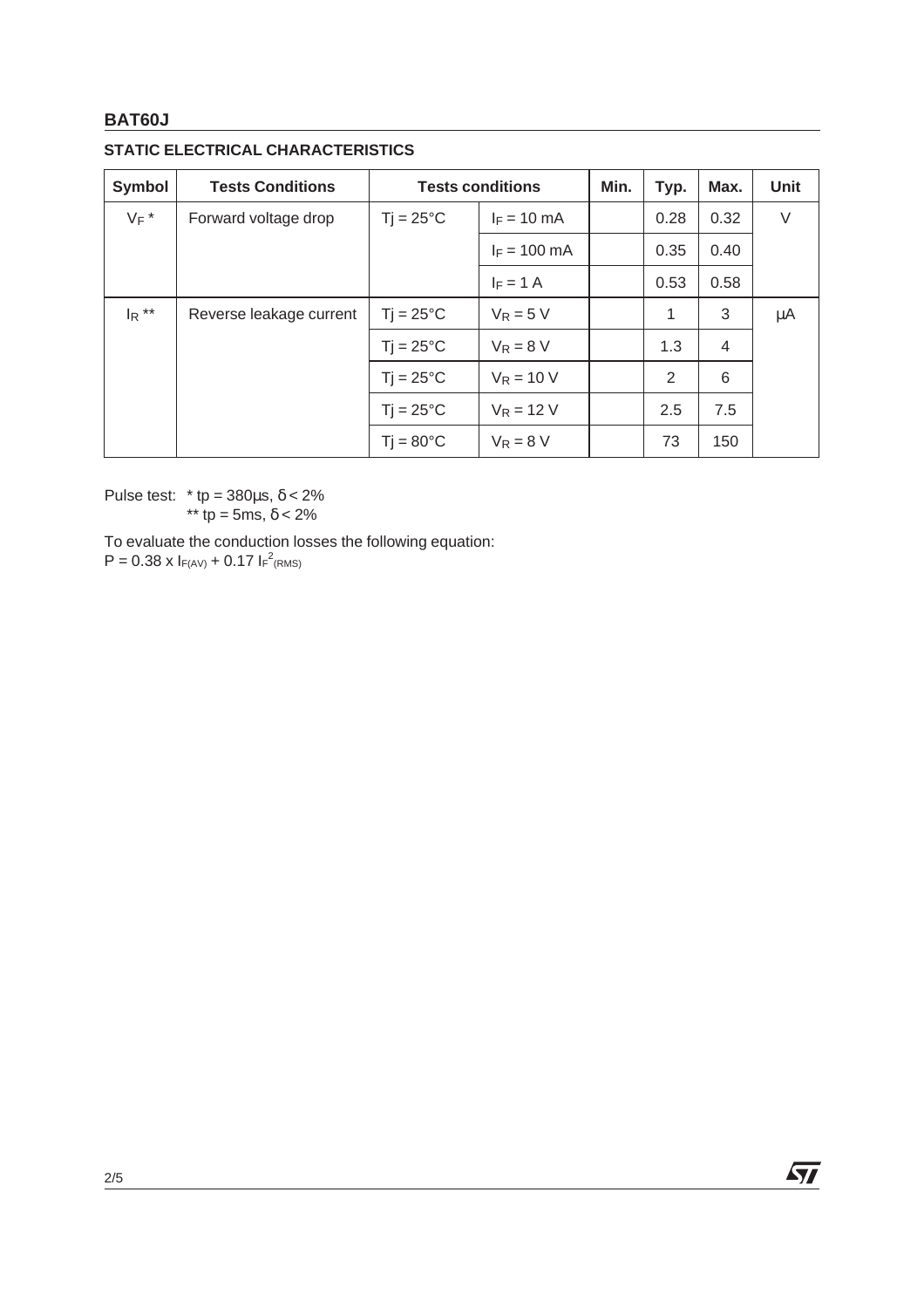**Fig. 1:** Average forward power dissipation versus average forward current.



**Fig. 2-2:** Average forward current versus ambient temperature ( $δ = 0.5$ ).



**Fig. 4:** Relative variation of thermal impedance junction to ambient versus pulse duration (Epoxy printed circuit board FR4 with recommended pad layout).



57

**Fig. 2-1:** Peak forward current versus ambient temperature ( $δ = 0.11$ ).



**Fig. 3:** Non repetitive surge peak forward current versus overload duration (maximum values).



**Fig. 5:** Reverse leackage current versus reverse voltage applied (typical values).

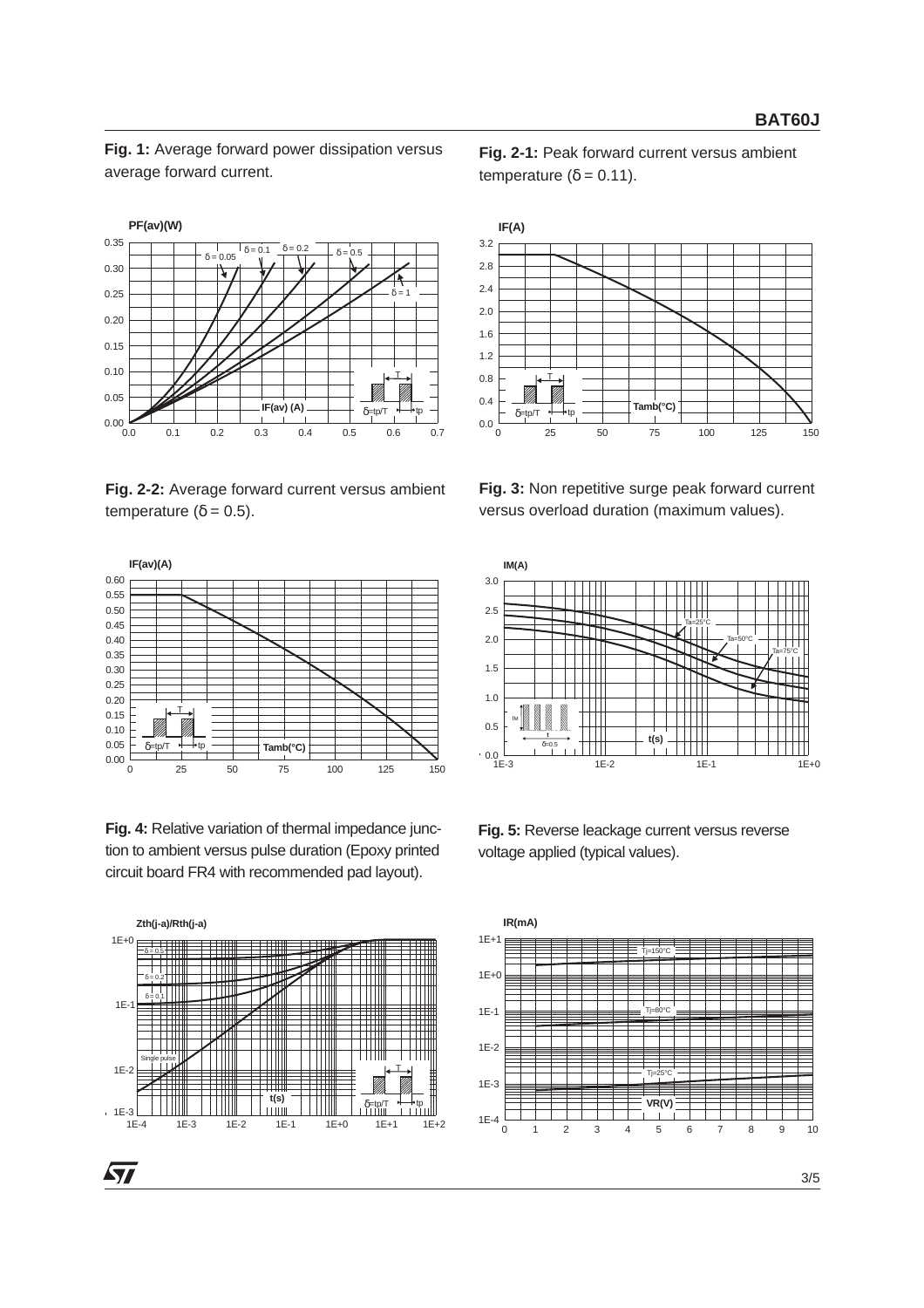# **BAT60J**

**Fig. 6:** Reverse leackage current versus junction temperature (typical values).



**Fig. 8-1:** Forward voltage drop versus forward current (High level).



**Fig. 9:** Thermal resistance junction to ambient versus copper surface (epoxy printed circuit board FR4, copper thickness: 35µm).



**Fig. 7:** Junction capacitance versus reverse voltage applied (typical values).



**Fig. 8-2:** Forward voltage drop versus forward current (Low level).



57